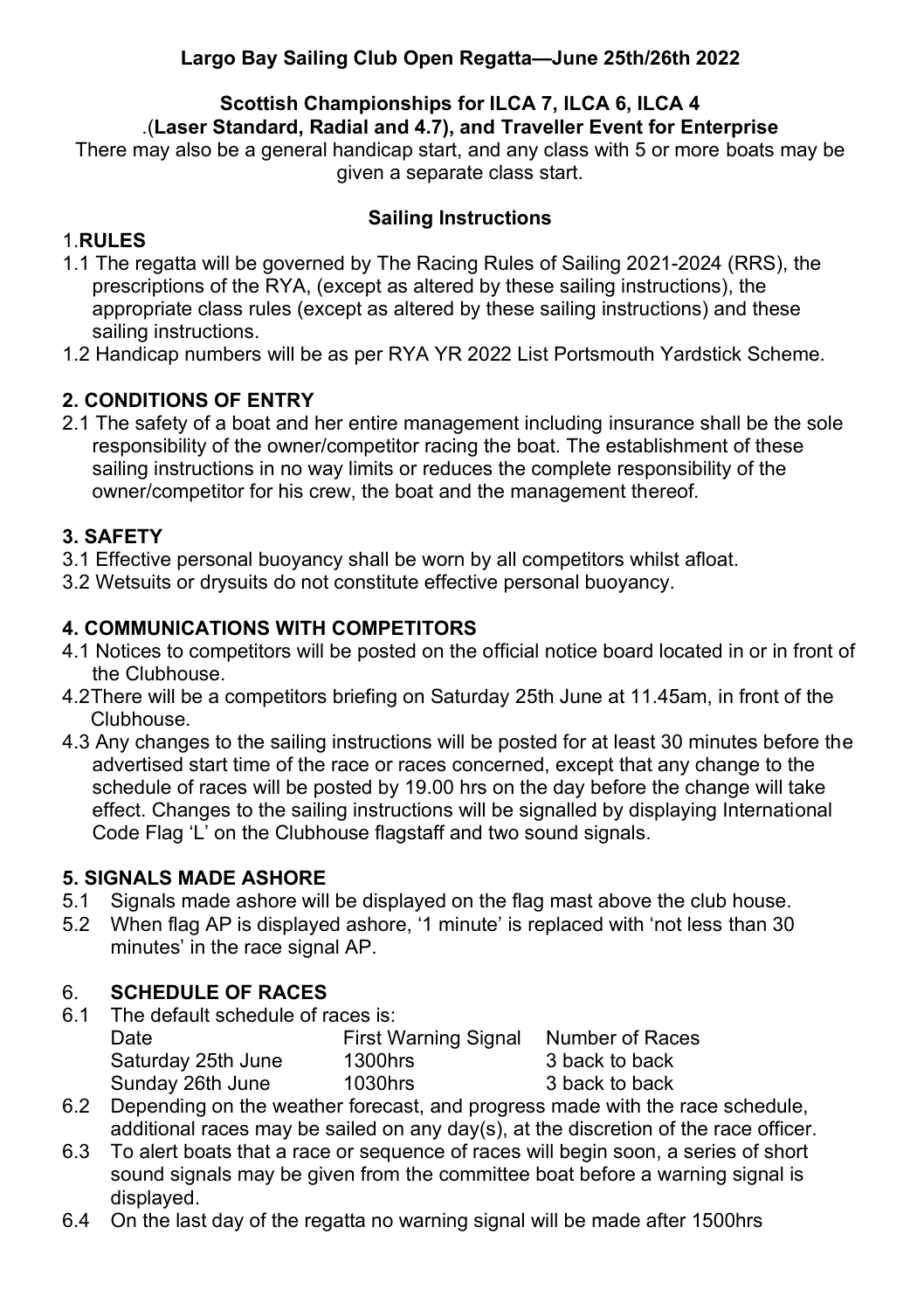# **7. COURSE AREA**<br>**7.1** All racing will take

All racing will take place in Largo Bay.

## **8. COURSES**

8.1 The diagram below shows the courses to be sailed. Marks 1,2,3 and 4 are to be left to port



#### **8.2**

The Course for the ILCA7, ILCA 6, ILCA 4, and Enterprise Classes will be:- 1 2 3 , 1 3 , 1 2 3 1 3 Finish The courses for the Handicap Class for races 1,3 and 5 will be :- 1 2 3 until shorten course flag displayed The course for the Handicap Class for races 2, 4 and 6 will be:- 1, 3 until shorten course flag displayed

Handicap Class will sail Average Lap Races of approx. 50 mins duration:- Shorten Course signalled by two sound signals and Int. code flag S.

**In all classes, all boats must pass between the Committee Boat and mark F each windward leg (mark 3 to mark 1). Boats must not pass between the Committee Boat and marks S or F on downwind legs i.e. when sailing from mark 1 or 2 to mark 3**

**8.3** Marks 1, 2, and 3 will be 5ft tall yellow cylinder type marks with B.P. logo.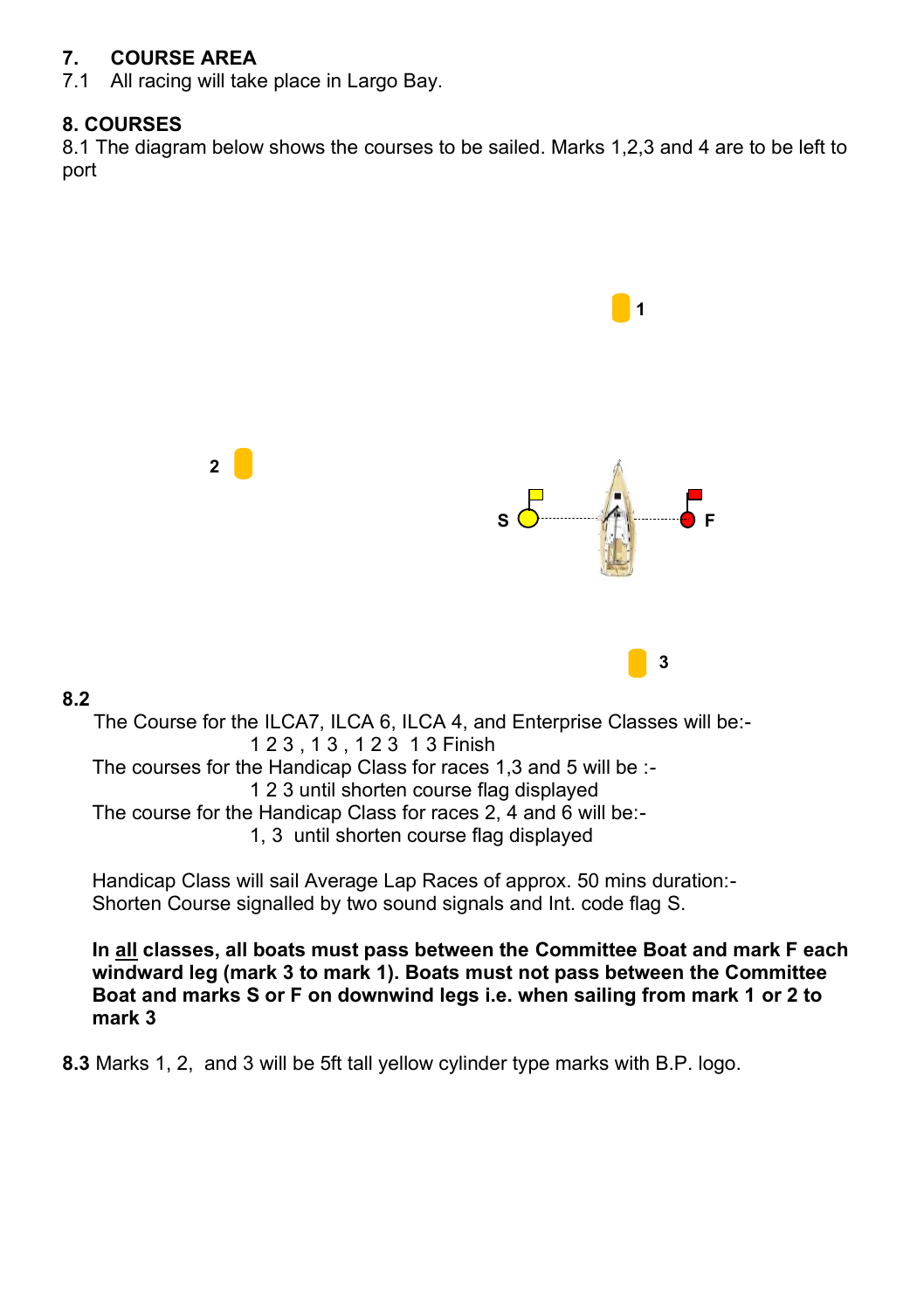# **9. THE START**

**9.1** Races shall be started as stated in rule 26 (all times taken from 1st warning) with classes starting at **3 MINUTE** intervals. Times shall be taken from the visual signals; the failure of a sound signal shall be disregarded.

| Time | Flag                                      |
|------|-------------------------------------------|
|      | Warning signal for 1st class displayed.   |
| $+1$ | Preparatory (P, I, U or Black) displayed. |
| $+2$ | Preparatory removed.                      |
| $+3$ | 1st class start, 1st class flag removed,  |
|      | Warning signal for 2nd class.             |
| +4   | Preparatory (P, I, U or Black) displayed  |
| $+5$ | Preparatory removed.                      |
| $+6$ | 2nd class start, 2nd class flag removed,  |
|      | Warning signal for 3rd class.             |

and so on.

## **9.2 Starting Sequence**

The starting order and class flags will be posted on the notice board by 12 noon on Saturday 22nd June.

All races on each day will be sailed 'back to back' unless AP over H is flying on the Committee Boat at the end of the previous race.

Should AP over H be displayed, the time of the warning signal for the subsequent races will be posted on the notice board ashore No race will be started after 15.00 Hrs on Sunday.

- **9.3** The start line will be between the mast of the Committee Boat displaying an orange flag and an outer start mark (S) which will be a yellow spherical danbuoy with a yellow flag laid to port of the Committee Boat. An inner distance mark may be laid adjacent to the Committee Boat. No boat may pass between the inner limit mark and the committee boat after the first warning signal of the start sequence
- **9.4** Boats whose warning signal has not been made shall keep clear of the start line and of boats whose preparatory signal has been made.

# **11. RECALLS**

- **11.1** Individual recalls will be signalled in accordance with rule 29.1 (Int. Code flag X). Note, flag X will be lowered when all recalled boats have returned to the pre-start side of the start line or 2 mins after the start, whichever is the earlier.
- **11.2** A general recall will be signalled in accordance with rule 29.2 except that the class or classes involved will start as laid out in the recall starting sequence as described in 11.3. Note, First Substitute will be lowered 2 mins. after the start.
- **11.3 Recall starting sequence :-**

| <b>Class</b>                                    | <b>Warning Signal</b> |  |
|-------------------------------------------------|-----------------------|--|
| 1st Recalled Class                              | last scheduled start  |  |
| (provided this is not the last scheduled class) |                       |  |
| 2nd Recalled Class                              | $+3$ mins             |  |

If the last scheduled class is the only recalled class, the warning signal for the new start will be 1 minute after the First Substitute is lowered.